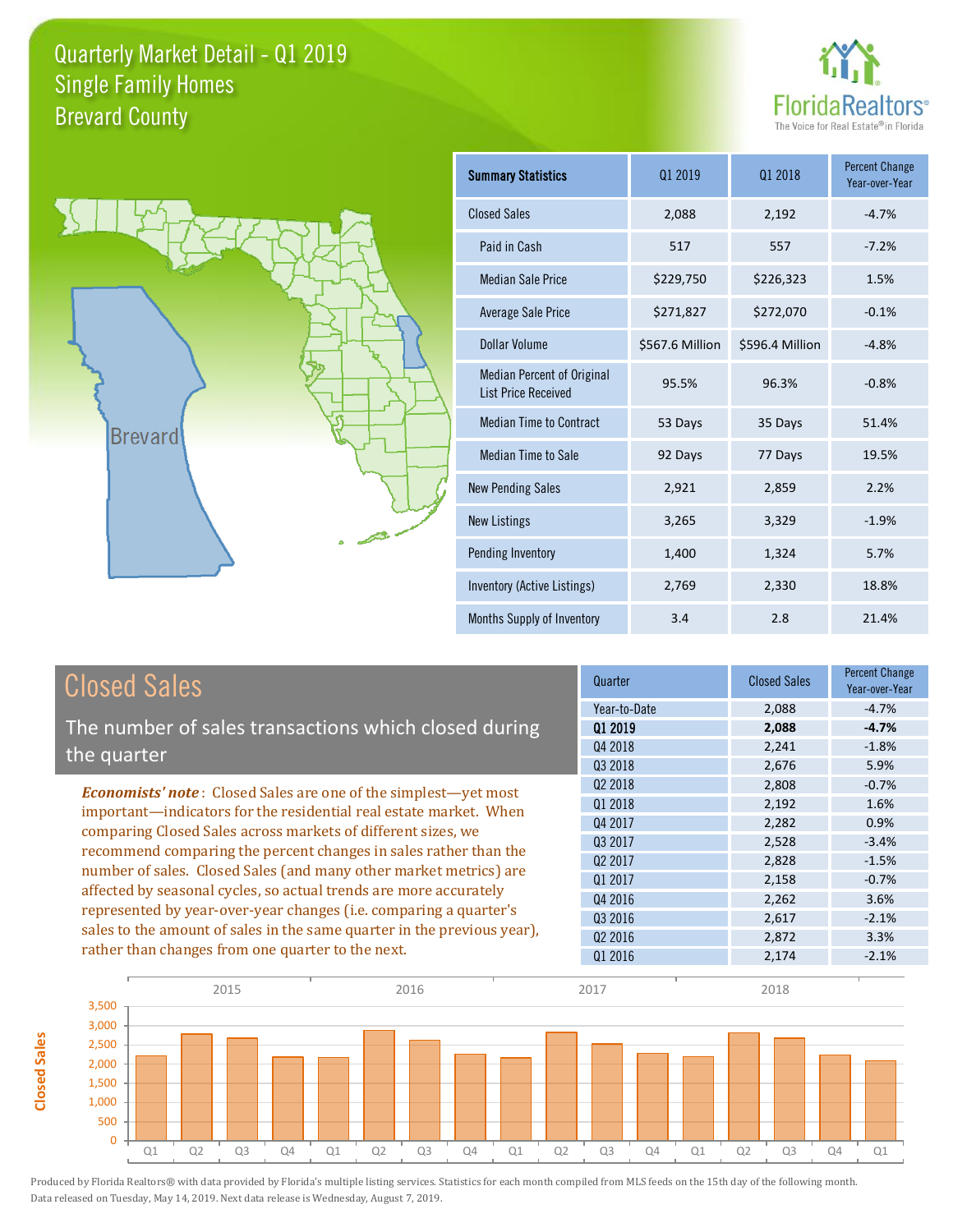

| <b>Cash Sales</b>                                                              | Quarter             | <b>Cash Sales</b> | <b>Percent Change</b><br>Year-over-Year |
|--------------------------------------------------------------------------------|---------------------|-------------------|-----------------------------------------|
|                                                                                | Year-to-Date        | 517               | $-7.2%$                                 |
| The number of Closed Sales during the quarter in                               | 01 2019             | 517               | $-7.2%$                                 |
| which buyers exclusively paid in cash                                          | Q4 2018             | 545               | 0.9%                                    |
|                                                                                | Q3 2018             | 607               | 2.9%                                    |
|                                                                                | Q <sub>2</sub> 2018 | 579               | $-11.2%$                                |
|                                                                                | 01 2018             | 557               | $-13.9%$                                |
| <b>Economists' note:</b> Cash Sales can be a useful indicator of the extent to | Q4 2017             | 540               | $-10.6%$                                |
| which investors are participating in the market. Why? Investors are            | 03 2017             | 590               | $-11.7%$                                |
| far more likely to have the funds to purchase a home available up front,       | Q <sub>2</sub> 2017 | 652               | $-20.5%$                                |
| whereas the typical homebuyer requires a mortgage or some other                | Q1 2017             | 647               | $-15.2%$                                |
| form of financing. There are, of course, many possible exceptions, so          | Q4 2016             | 604               | $-21.1%$                                |
| this statistic should be interpreted with care.                                | Q3 2016             | 668               | $-26.5%$                                |
|                                                                                | Q <sub>2</sub> 2016 | 820               | $-13.7%$                                |
|                                                                                | Q1 2016             | 763               | $-15.5%$                                |
| 2015<br>2016<br>1,000                                                          | 2017                | 2018              |                                         |



# Cash Sales as a Percentage of Closed Sales

The percentage of Closed Sales during the quarter which were Cash Sales

*Economists' note* : This statistic is simply another way of viewing Cash Sales. The remaining percentages of Closed Sales (i.e. those not paid fully in cash) each quarter involved some sort of financing, such as mortgages, owner/seller financing, assumed loans, etc.



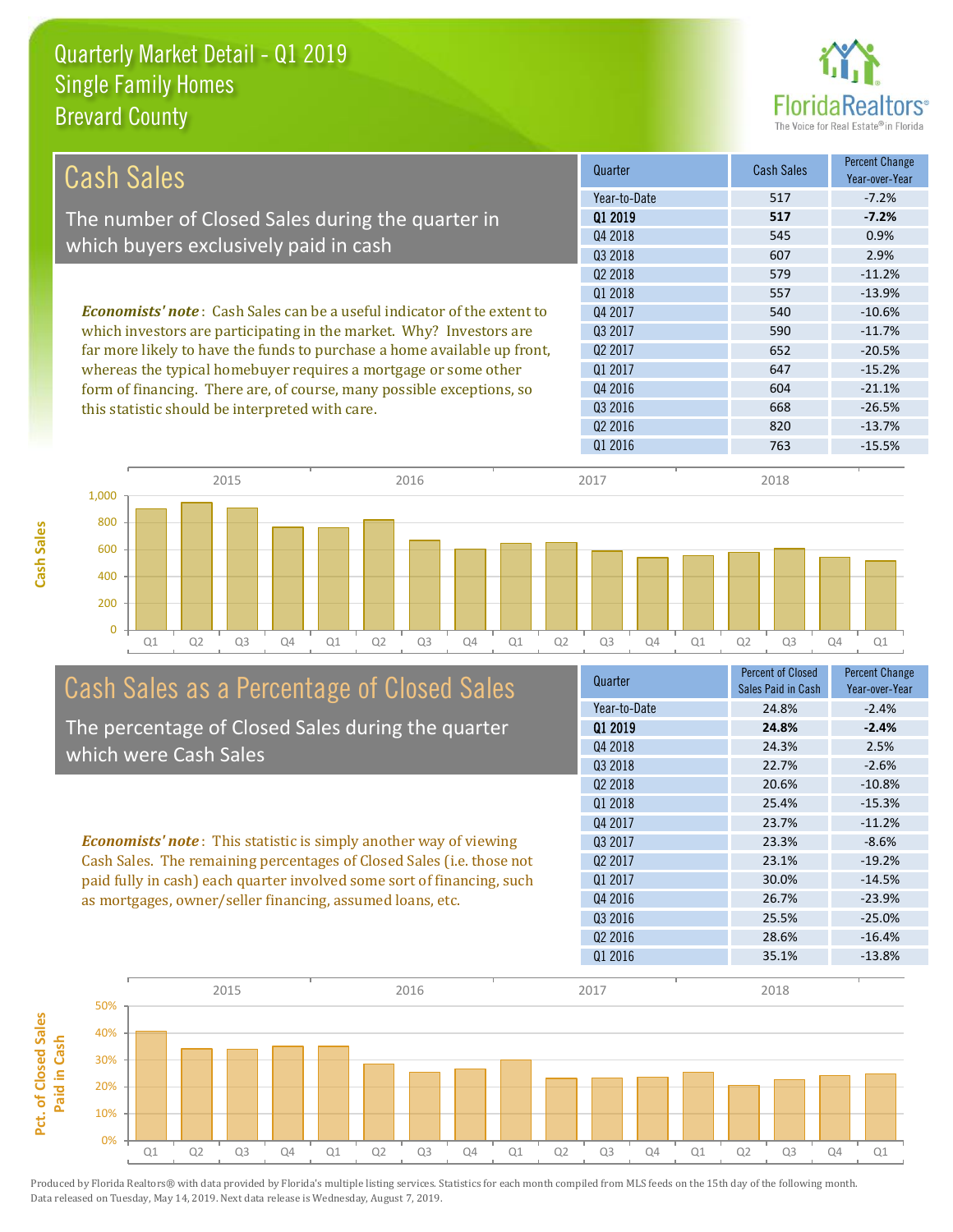

## *Economists' note* : Median Sale Price is our preferred summary Median Sale Price The median sale price reported for the quarter (i.e. 50% of sales were above and 50% of sales were below)

statistic for price activity because, unlike Average Sale Price, Median Sale Price is not sensitive to high sale prices for small numbers of homes that may not be characteristic of the market area. Keep in mind that median price trends over time are not always solely caused by changes in the general value of local real estate. Median sale price only reflects the values of the homes that *sold* each quarter, and the mix of the types of homes that sell can change over time.

| Quarter             | <b>Median Sale Price</b> | <b>Percent Change</b><br>Year-over-Year |
|---------------------|--------------------------|-----------------------------------------|
| Year-to-Date        | \$229,750                | 1.5%                                    |
| Q1 2019             | \$229,750                | 1.5%                                    |
| Q4 2018             | \$228,000                | 5.8%                                    |
| Q3 2018             | \$230,762                | 4.9%                                    |
| Q <sub>2</sub> 2018 | \$226,384                | 7.3%                                    |
| Q1 2018             | \$226,323                | 15.3%                                   |
| Q4 2017             | \$215,575                | 13.5%                                   |
| 03 2017             | \$220,000                | 11.7%                                   |
| 02 2017             | \$211,000                | 14.1%                                   |
| Q1 2017             | \$196,250                | 16.1%                                   |
| Q4 2016             | \$190,000                | 15.2%                                   |
| Q3 2016             | \$196,950                | 18.6%                                   |
| Q <sub>2</sub> 2016 | \$185,000                | 12.1%                                   |
| Q1 2016             | \$169,000                | 16.4%                                   |



### Average Sale Price

The average sale price reported for the quarter (i.e. total sales in dollars divided by the number of sales)

*Economists' note* : Usually, we prefer Median Sale Price over Average Sale Price as a summary statistic for home prices. However, Average Sale Price does have its uses—particularly when it is analyzed alongside the Median Sale Price. For one, the relative difference between the two statistics can provide some insight into the market for higher-end homes in an area.

| Quarter             | <b>Average Sale Price</b> | <b>Percent Change</b><br>Year-over-Year |
|---------------------|---------------------------|-----------------------------------------|
| Year-to-Date        | \$271,827                 | $-0.1%$                                 |
| 01 2019             | \$271,827                 | $-0.1%$                                 |
| Q4 2018             | \$273,931                 | 6.2%                                    |
| Q3 2018             | \$272,043                 | 3.7%                                    |
| Q <sub>2</sub> 2018 | \$272,777                 | 8.6%                                    |
| 01 2018             | \$272,070                 | 12.4%                                   |
| Q4 2017             | \$257,888                 | 12.3%                                   |
| Q3 2017             | \$262,351                 | 10.5%                                   |
| 02 2017             | \$251,191                 | 12.4%                                   |
| Q1 2017             | \$242,090                 | 17.6%                                   |
| Q4 2016             | \$229,585                 | 10.7%                                   |
| Q3 2016             | \$237,472                 | 15.8%                                   |
| Q <sub>2</sub> 2016 | \$223,503                 | 11.4%                                   |
| Q1 2016             | \$205,896                 | 9.4%                                    |



Produced by Florida Realtors® with data provided by Florida's multiple listing services. Statistics for each month compiled from MLS feeds on the 15th day of the following month. Data released on Tuesday, May 14, 2019. Next data release is Wednesday, August 7, 2019.

**Average Sale Price**

**Average Sale Price**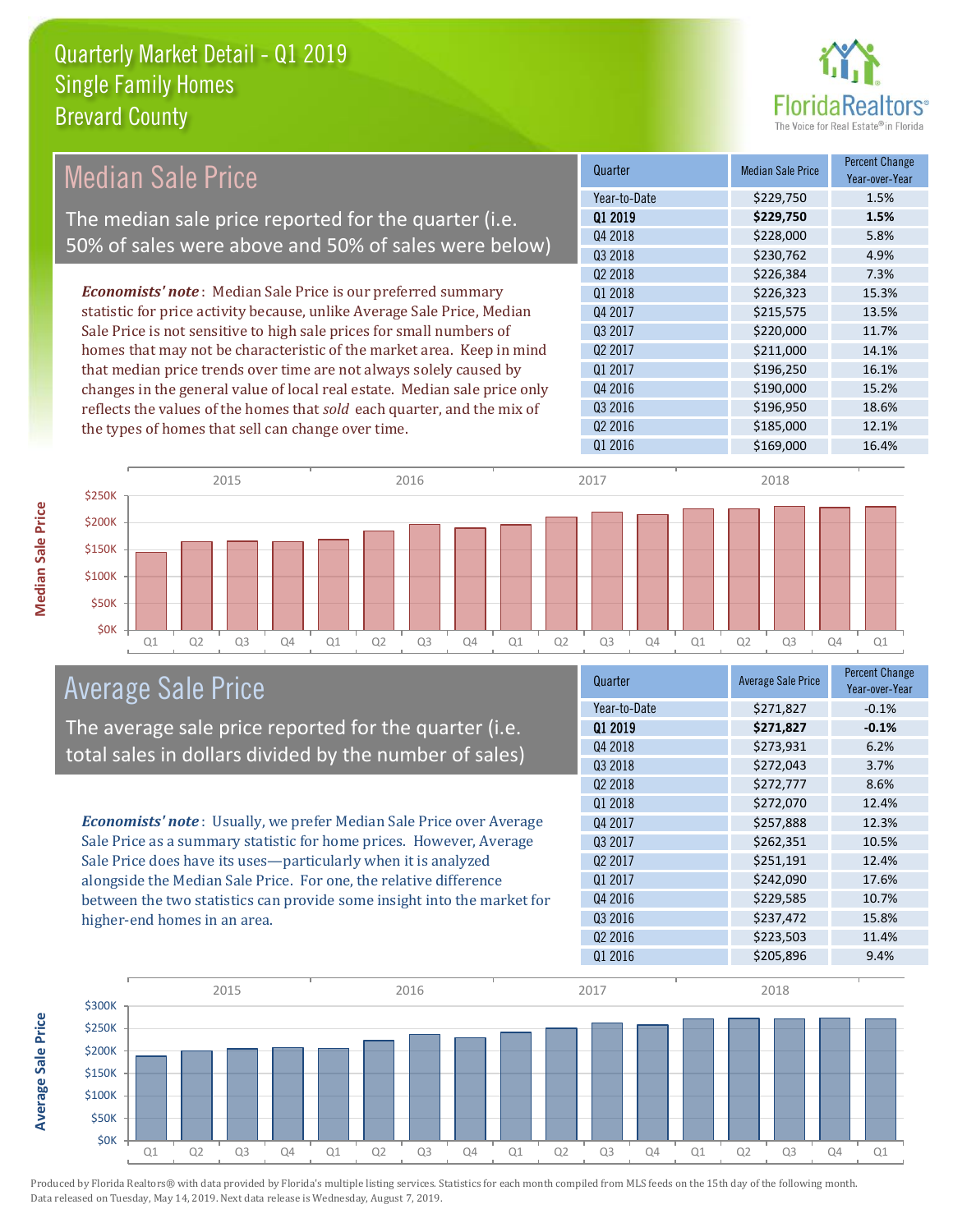

| Dollar Volume                                                               | Quarter             | <b>Dollar Volume</b> | <b>Percent Change</b><br>Year-over-Year |
|-----------------------------------------------------------------------------|---------------------|----------------------|-----------------------------------------|
|                                                                             | Year-to-Date        | \$567.6 Million      | $-4.8%$                                 |
| The sum of the sale prices for all sales which closed                       | 01 2019             | \$567.6 Million      | $-4.8%$                                 |
|                                                                             | Q4 2018             | \$613.9 Million      | 4.3%                                    |
| during the quarter                                                          | Q3 2018             | \$728.0 Million      | 9.8%                                    |
|                                                                             | Q <sub>2</sub> 2018 | \$766.0 Million      | 7.8%                                    |
| <b>Economists' note:</b> Dollar Volume is simply the sum of all sale prices | Q1 2018             | \$596.4 Million      | 14.2%                                   |
| in a given time period, and can quickly be calculated by multiplying        | Q4 2017             | \$588.5 Million      | 13.3%                                   |
| Closed Sales by Average Sale Price. It is a strong indicator of the health  | Q3 2017             | \$663.2 Million      | 6.7%                                    |
| of the real estate industry in a market, and is of particular interest to   | Q <sub>2</sub> 2017 | \$710.4 Million      | 10.7%                                   |
| real estate professionals, investors, analysts, and government agencies.    | Q1 2017             | \$522.4 Million      | 16.7%                                   |
| Potential home sellers and home buyers, on the other hand, will likely      | Q4 2016             | \$519.3 Million      | 14.7%                                   |
| be better served by paying attention to trends in the two components        | Q3 2016             | \$621.5 Million      | 13.4%                                   |
| of Dollar Volume (i.e. sales and prices) individually.                      | Q <sub>2</sub> 2016 | \$641.9 Million      | 15.1%                                   |
|                                                                             | Q1 2016             | \$447.6 Million      | 7.2%                                    |
|                                                                             |                     |                      |                                         |
| 2016<br>2015                                                                | 2017                | 2018                 |                                         |



# Median Percent of Original List Price Received

The median of the sale price (as a percentage of the original list price) across all properties selling during the quarter

*Economists' note* : The Median Percent of Original List Price Received is useful as an indicator of market recovery, since it typically rises as buyers realize that the market may be moving away from them and they need to match the selling price (or better it) in order to get a contract on the house. This is usually the last measure to indicate a market has shifted from down to up, so it is what we would call a *lagging* indicator.

| Quarter             | Med. Pct. of Orig.<br><b>List Price Received</b> | <b>Percent Change</b><br>Year-over-Year |
|---------------------|--------------------------------------------------|-----------------------------------------|
| Year-to-Date        | 95.5%                                            | $-0.8%$                                 |
| 01 2019             | 95.5%                                            | $-0.8%$                                 |
| 04 2018             | 95.9%                                            | $-0.6%$                                 |
| Q3 2018             | 96.6%                                            | $-0.2%$                                 |
| 02 2018             | 96.8%                                            | $-0.3%$                                 |
| 01 2018             | 96.3%                                            | 0.4%                                    |
| Q4 2017             | 96.5%                                            | 0.2%                                    |
| Q3 2017             | 96.8%                                            | 0.3%                                    |
| Q <sub>2</sub> 2017 | 97.1%                                            | 0.7%                                    |
| 01 2017             | 95.9%                                            | 0.1%                                    |
| Q4 2016             | 96.3%                                            | 0.5%                                    |
| Q3 2016             | 96.5%                                            | 0.3%                                    |
| Q <sub>2</sub> 2016 | 96.4%                                            | 0.6%                                    |
| Q1 2016             | 95.8%                                            | 0.9%                                    |

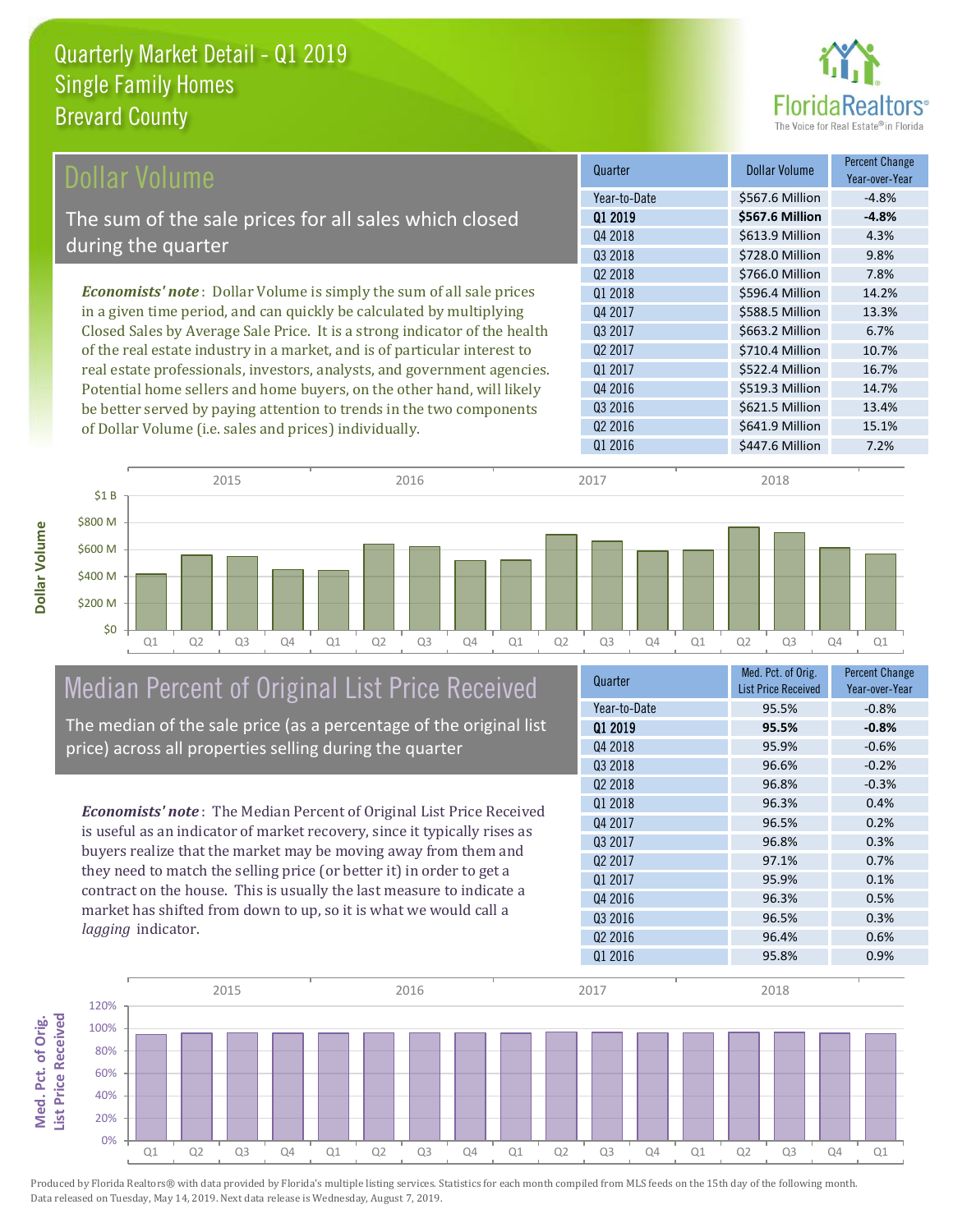

#### 30 Days 25.0% Q2 2018 27 Days 28.6% **Cuarter Median Time to** Contract Percent Change Q1 2019 **53 Days 51.4%** Year-to-Date 53 Days 51.4% Q4 2018 39 Days 25.8% Q3 2018 Q3 2017 24 Days -14.3% Q1 2018 35 Days 6.1% Q4 2017 31 Days 14.8% *Economists' note* : Like Time to Sale, Time to Contract is a measure of the length of the home selling process calculated for sales which closed during the quarter. The difference is that Time to Contract measures Median Time to Contract The median number of days between the listing date and contract date for all Closed Sales during the quarter

the number of days between the initial listing of a property and the signing of the contract which eventually led to the closing of the sale. When the gap between Median Time to Contract and Median Time to Sale grows, it is usually a sign of longer closing times and/or declining numbers of cash sales.

| wuurur              | Contract | Year-over-Year |
|---------------------|----------|----------------|
| Year-to-Date        | 53 Days  | 51.4%          |
| 01 2019             | 53 Days  | 51.4%          |
| Q4 2018             | 39 Days  | 25.8%          |
| 03 2018             | 30 Days  | 25.0%          |
| Q <sub>2</sub> 2018 | 27 Days  | 28.6%          |
| 01 2018             | 35 Days  | 6.1%           |
| 04 2017             | 31 Days  | 14.8%          |
| 03 2017             | 24 Days  | $-14.3%$       |
| 02 2017             | 21 Days  | $-27.6%$       |
| 01 2017             | 33 Days  | $-13.2%$       |
| Q4 2016             | 27 Days  | $-15.6%$       |
| Q3 2016             | 28 Days  | $-15.2%$       |
| Q <sub>2</sub> 2016 | 29 Days  | $-21.6%$       |
| Q1 2016             | 38 Days  | $-17.4%$       |
|                     |          |                |



### Median Time to Sale

**Median Time to Contract**

**Median Time to** 

The median number of days between the listing date and closing date for all Closed Sales during the quarter

*Economists' note* : Time to Sale is a measure of the length of the home selling process, calculated as the number of days between the initial listing of a property and the closing of the sale. *Median* Time to Sale is the amount of time the "middle" property selling this month was on the market. That is, 50% of homes selling this month took *less* time to sell, and 50% of homes took *more* time to sell. Median Time to Sale gives a more accurate picture than Average Time to Sale, which can be skewed upward by small numbers of properties taking an abnormally long time to sell.

| Quarter             | <b>Median Time to Sale</b> | <b>Percent Change</b><br>Year-over-Year |
|---------------------|----------------------------|-----------------------------------------|
| Year-to-Date        | 92 Days                    | 19.5%                                   |
| Q1 2019             | 92 Days                    | 19.5%                                   |
| Q4 2018             | 78 Days                    | 5.4%                                    |
| Q3 2018             | 70 Days                    | 4.5%                                    |
| Q <sub>2</sub> 2018 | 67 Days                    | 3.1%                                    |
| 01 2018             | 77 Days                    | 0.0%                                    |
| Q4 2017             | 74 Days                    | 0.0%                                    |
| 03 2017             | 67 Days                    | $-6.9%$                                 |
| Q <sub>2</sub> 2017 | 65 Days                    | $-13.3%$                                |
| Q1 2017             | 77 Days                    | $-6.1%$                                 |
| Q4 2016             | 74 Days                    | $-2.6%$                                 |
| Q3 2016             | 72 Days                    | $-2.7%$                                 |
| Q <sub>2</sub> 2016 | 75 Days                    | $-6.3%$                                 |
| Q1 2016             | 82 Days                    | $-6.8%$                                 |

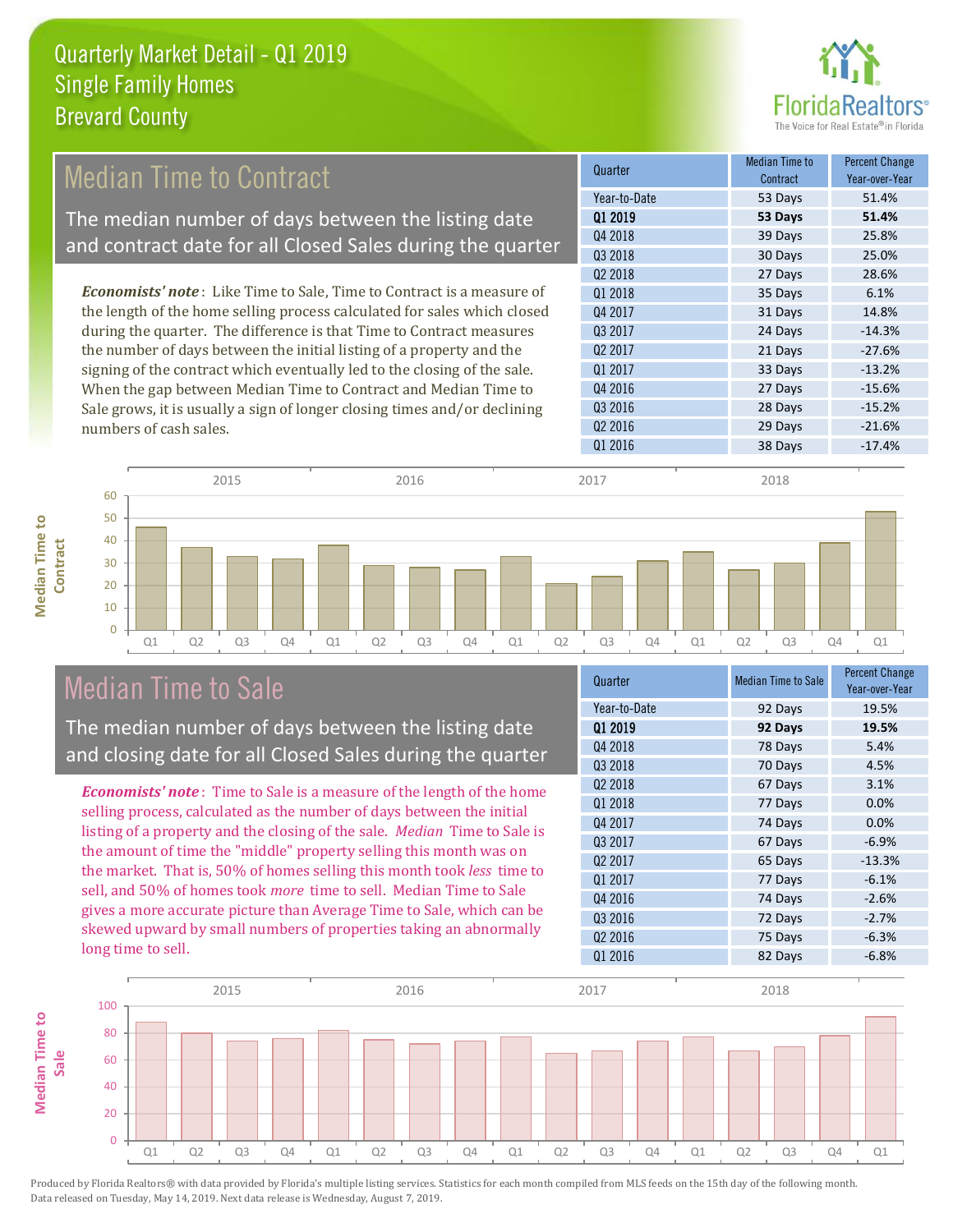

| <b>New Pending Sales</b>                                                      | Quarter             | <b>New Pending Sales</b> | <b>Percent Change</b><br>Year-over-Year |
|-------------------------------------------------------------------------------|---------------------|--------------------------|-----------------------------------------|
|                                                                               | Year-to-Date        | 2,921                    | 2.2%                                    |
| The number of listed properties that went under                               | 01 2019             | 2,921                    | 2.2%                                    |
|                                                                               | Q4 2018             | 2,048                    | $-11.1%$                                |
| contract during the quarter                                                   | Q3 2018             | 2,630                    | 3.7%                                    |
|                                                                               | Q <sub>2</sub> 2018 | 3,051                    | 0.9%                                    |
| <b>Economists' note:</b> Because of the typical length of time it takes for a | 01 2018             | 2,859                    | 0.9%                                    |
| sale to close, economists consider Pending Sales to be a decent               | Q4 2017             | 2,305                    | 17.1%                                   |
| indicator of potential future Closed Sales. It is important to bear in        | Q3 2017             | 2,537                    | $-9.6%$                                 |
| mind, however, that not all Pending Sales will be closed successfully.        | 02 2017             | 3,024                    | 8.7%                                    |
| So, the effectiveness of Pending Sales as a future indicator of Closed        | Q1 2017             | 2,834                    | $-2.7%$                                 |
| Sales is susceptible to changes in market conditions such as the              | Q4 2016             | 1,969                    | $-14.0\%$                               |
| availability of financing for homebuyers and the inventory of                 | 03 2016             | 2,807                    | 2.7%                                    |
| distressed properties for sale.                                               | Q <sub>2</sub> 2016 | 2,783                    | $-9.3%$                                 |
|                                                                               | Q1 2016             | 2,913                    | $-0.4%$                                 |



# New Listings

The number of properties put onto the market during the quarter

*Economists' note* : New Listings tend to rise in delayed response to increasing prices, so they are often seen as a lagging indicator of market health. As prices rise, potential sellers raise their estimations of value—and in the most recent cycle, rising prices have freed up many potential sellers who were previously underwater on their mortgages. Note that in our calculations, we take care to not include properties that were recently taken off the market and quickly relisted, since these are not really *new* listings.

| Quarter             | <b>New Listings</b> | <b>Percent Change</b><br>Year-over-Year |
|---------------------|---------------------|-----------------------------------------|
| Year-to-Date        | 3,265               | $-1.9%$                                 |
| 01 2019             | 3,265               | $-1.9%$                                 |
| Q4 2018             | 2,698               | 5.3%                                    |
| Q3 2018             | 3,232               | 11.7%                                   |
| 02 2018             | 3,631               | 5.3%                                    |
| Q1 2018             | 3,329               | 4.1%                                    |
| Q4 2017             | 2,561               | 5.3%                                    |
| Q3 2017             | 2,893               | 1.3%                                    |
| Q <sub>2</sub> 2017 | 3,448               | 5.6%                                    |
| Q1 2017             | 3,197               | 4.6%                                    |
| Q4 2016             | 2,432               | $-7.7%$                                 |
| Q3 2016             | 2,857               | 2.1%                                    |
| Q <sub>2</sub> 2016 | 3,266               | 4.3%                                    |
| 01 2016             | 3,055               | 1.1%                                    |



Produced by Florida Realtors® with data provided by Florida's multiple listing services. Statistics for each month compiled from MLS feeds on the 15th day of the following month.

Data released on Tuesday, May 14, 2019. Next data release is Wednesday, August 7, 2019.

**New Listings**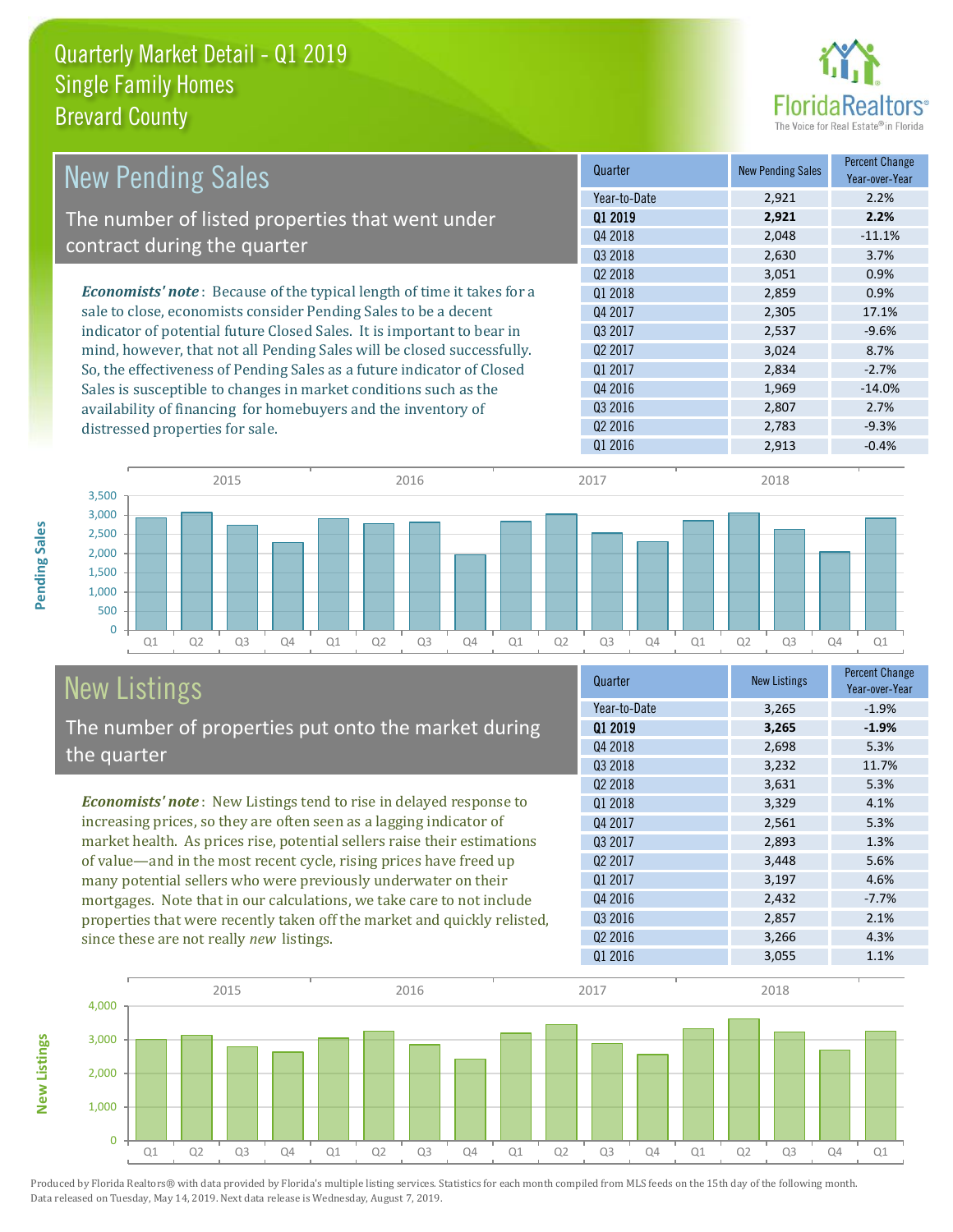

| Inventory (Active Listings)                                                  | Quarter             | Inventory | <b>Percent Change</b><br>Year-over-Year |
|------------------------------------------------------------------------------|---------------------|-----------|-----------------------------------------|
|                                                                              | YTD (Monthly Avg)   | 2,890     | 26.4%                                   |
| The number of property listings active at the end of                         | 01 2019             | 2,769     | 18.8%                                   |
|                                                                              | Q4 2018             | 2,808     | 29.6%                                   |
| the quarter                                                                  | Q3 2018             | 2,630     | 16.1%                                   |
|                                                                              | 02 2018             | 2,517     | 12.3%                                   |
| <b>Economists' note</b> : There are a number of ways to define and calculate | 01 2018             | 2,330     | 14.7%                                   |
| Inventory. Our method is to simply count the number of active listings       | Q4 2017             | 2,166     | 8.2%                                    |
| on the last day of the quarter, and hold this number to compare with         | Q3 2017             | 2,266     | 12.2%                                   |
| the same quarter the following year. Inventory rises when New                | Q <sub>2</sub> 2017 | 2,242     | 2.4%                                    |
| Listings are outpacing the number of listings that go off-market             | Q1 2017             | 2,032     | $-8.9%$                                 |
| (regardless of whether they actually sell). Likewise, it falls when New      | Q4 2016             | 2,002     | $-13.0%$                                |
| Listings aren't keeping up with the rate at which homes are going off-       | 03 2016             | 2.019     | $-7.2%$                                 |



## Months Supply of Inventory

An estimate of the number of months it will take to deplete the current Inventory given recent sales rates

*Economists' note* : MSI is a useful indicator of market conditions. The benchmark for a balanced market (favoring neither buyer nor seller) is 5.5 months of inventory. Anything higher is traditionally a buyers' market, and anything lower is a sellers' market. There is no single accepted way of calculating MSI. A common method is to divide current Inventory by the most recent month's Closed Sales count, but this count is a usually poor predictor of future Closed Sales due to seasonal cycles. To eliminate seasonal effects, we use the 12-month average of monthly Closed Sales instead.

| Quarter                  | <b>Months Supply</b> | <b>Percent Change</b><br>Year-over-Year |
|--------------------------|----------------------|-----------------------------------------|
| <b>YTD (Monthly Avg)</b> | 3.5                  | 25.0%                                   |
| 01 2019                  | 3.4                  | 21.4%                                   |
| Q4 2018                  | 3.4                  | 25.9%                                   |
| Q3 2018                  | 3.2                  | 14.3%                                   |
| Q <sub>2</sub> 2018      | 3.1                  | 14.8%                                   |
| 01 2018                  | 2.8                  | 12.0%                                   |
| Q4 2017                  | 2.7                  | 12.5%                                   |
| 03 2017                  | 2.8                  | 12.0%                                   |
| Q <sub>2</sub> 2017      | 2.7                  | 0.0%                                    |
| Q1 2017                  | 2.5                  | $-7.4%$                                 |
| Q4 2016                  | 2.4                  | $-14.3%$                                |
| Q3 2016                  | 2.5                  | $-3.8%$                                 |
| Q <sub>2</sub> 2016      | 2.7                  | $-3.6%$                                 |
| Q1 2016                  | 2.7                  | $-6.9%$                                 |

 $Q2\,2016$  2,189 -5.5%



Produced by Florida Realtors® with data provided by Florida's multiple listing services. Statistics for each month compiled from MLS feeds on the 15th day of the following month. Data released on Tuesday, May 14, 2019. Next data release is Wednesday, August 7, 2019.

market.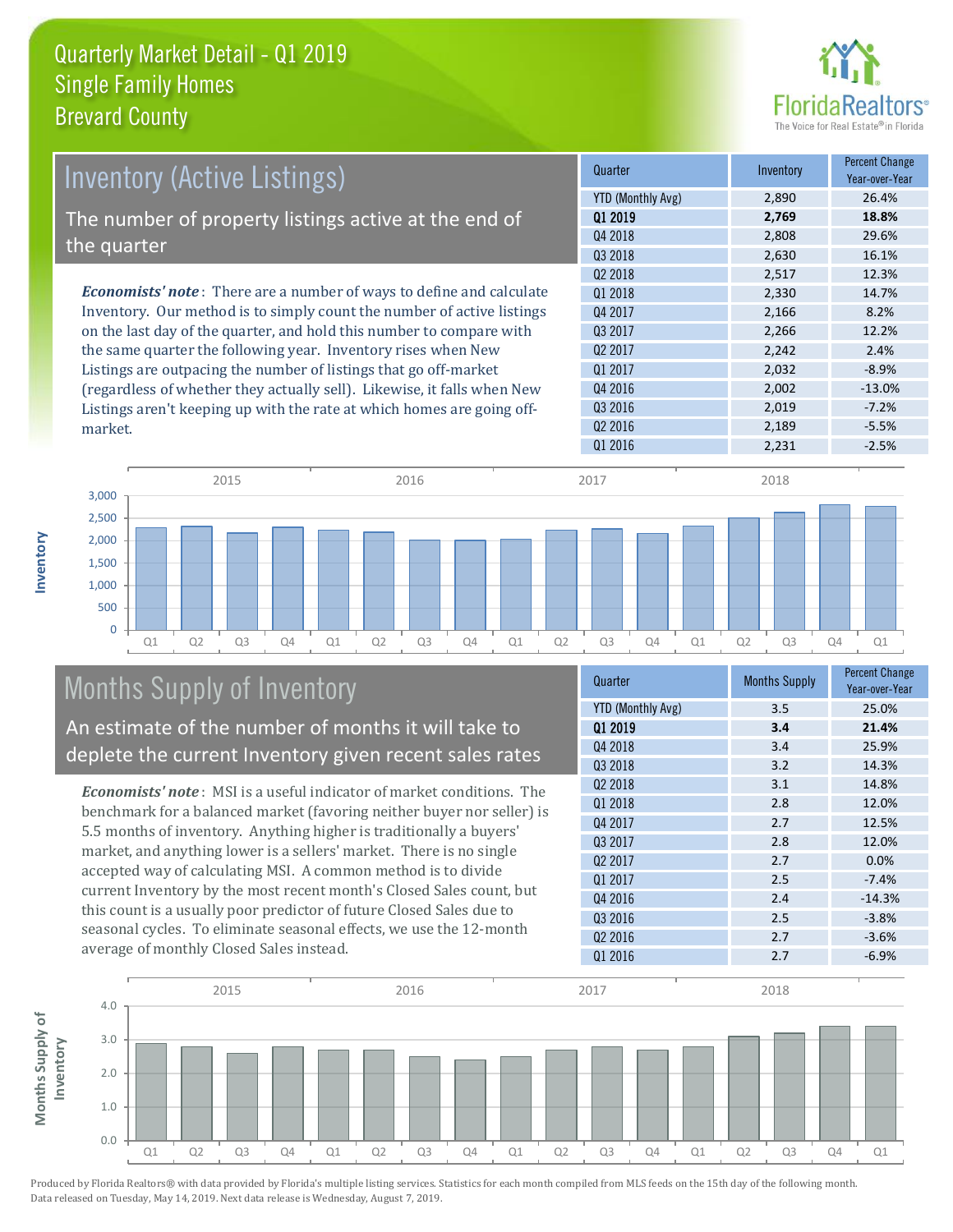

#### *Economists' note:* Closed Sales are one of the simplest—yet most important—indicators for the residential real estate market. When comparing Closed Sales across markets of different sizes, we recommend comparing the percent changes in sales rather than the number of sales. Closed Sales (and many other market metrics) are affected by seasonal cycles, so actual trends are more accurately represented by year-over-year changes (i.e. comparing a quarter's sales to the amount of sales in the same quarter in the previous year), rather than changes from one quarter to the next. \$1,000,000 or more 23 4.5% \$250,000 - \$299,999 314 5.4% \$300,000 - \$399,999 267 -16.3% \$400,000 - \$599,999 200 -7.4% \$600,000 - \$999,999 58 -4.9% \$150,000 - \$199,999 477 0.6% \$200,000 - \$249,999 451 8.2%  $$100,000 - $149,999$  241 -15.7% Sale Price Closed Sales Percent Change Year-over-Year Less than \$50,000 7 7 -65.0%  $$50,000 - $99,999$  50  $-36.7\%$ Closed Sales by Sale Price The number of sales transactions which closed during the quarter



### Median Time to Contract by Sale Price The median number of days between the listing date and contract date for all Closed Sales during the quarter

*Economists' note* : Like Time to Sale, Time to Contract is a measure of the length of the home selling process calculated for sales which closed during the quarter. The difference is that Time to Contract measures the number of days between the initial listing of a property and the signing of the contract which eventually led to the closing of the sale. When the gap between Median Time to Contract and Median Time to Sale grows, it is usually a sign of longer closing times and/or declining numbers of cash sales.

| <b>Sale Price</b>     | Median Time to<br>Contract | <b>Percent Change</b><br>Year-over-Year |
|-----------------------|----------------------------|-----------------------------------------|
| Less than \$50,000    | 38 Days                    | 111.1%                                  |
| $$50,000 - $99,999$   | 14 Days                    | $-48.1%$                                |
| $$100,000 - $149,999$ | 34 Days                    | 36.0%                                   |
| $$150,000 - $199,999$ | 47 Days                    | 104.3%                                  |
| \$200,000 - \$249,999 | 55 Days                    | 61.8%                                   |
| \$250,000 - \$299,999 | 49 Days                    | 11.4%                                   |
| \$300,000 - \$399,999 | 69 Days                    | 16.9%                                   |
| \$400,000 - \$599,999 | 69 Days                    | 13.1%                                   |
| \$600,000 - \$999,999 | 75 Days                    | 23.0%                                   |
| \$1,000,000 or more   | 181 Days                   | $-10.0\%$                               |



Produced by Florida Realtors® with data provided by Florida's multiple listing services. Statistics for each month compiled from MLS feeds on the 15th day of the following month. Data released on Tuesday, May 14, 2019. Next data release is Wednesday, August 7, 2019.

**Median Time to Contract**

**Median Time to Contract**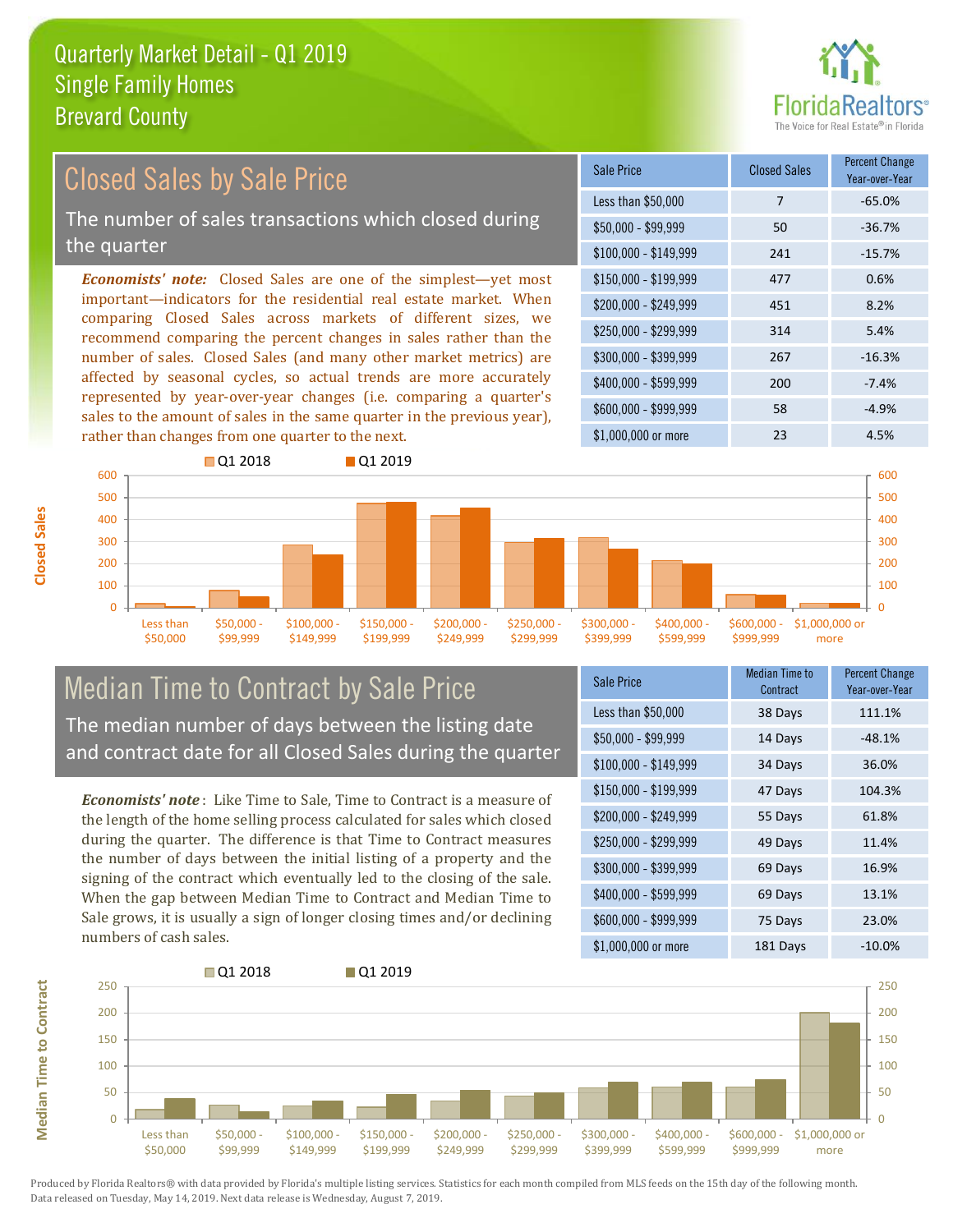

# New Listings by Initial Listing Price

The number of properties put onto the market during the quarter

*Economists' note:* New Listings tend to rise in delayed response to increasing prices, so they are often seen as a lagging indicator of market health. As prices rise, potential sellers raise their estimations of value—and in the most recent cycle, rising prices have freed up many potential sellers who were previously underwater on their mortgages. Note that in our calculations, we take care to not include properties that were recently taken off the market and quickly relisted, since these are not really *new* listings.

| <b>Initial Listing Price</b> | <b>New Listings</b> | <b>Percent Change</b><br>Year-over-Year |
|------------------------------|---------------------|-----------------------------------------|
| Less than \$50,000           | 8                   | 14.3%                                   |
| $$50,000 - $99,999$          | 58                  | $-28.4%$                                |
| $$100,000 - $149,999$        | 299                 | $-12.6%$                                |
| $$150,000 - $199,999$        | 635                 | $-10.3%$                                |
| \$200,000 - \$249,999        | 622                 | 7.8%                                    |
| \$250,000 - \$299,999        | 477                 | 11.4%                                   |
| \$300,000 - \$399,999        | 499                 | $-5.7%$                                 |
| \$400,000 - \$599,999        | 432                 | 1.4%                                    |
| \$600,000 - \$999,999        | 167                 | 3.7%                                    |
| \$1,000,000 or more          | 68                  | $-2.9%$                                 |



### Inventory by Current Listing Price The number of property listings active at the end of the quarter

*Economists' note* : There are a number of ways to define and calculate Inventory. Our method is to simply count the number of active listings on the last day of the quarter, and hold this number to compare with the same quarter the following year. Inventory rises when New Listings are outpacing the number of listings that go off-market (regardless of whether they actually sell). Likewise, it falls when New Listings aren't keeping up with the rate at which homes are going offmarket.

| <b>Current Listing Price</b> | Inventory | Percent Change<br>Year-over-Year |
|------------------------------|-----------|----------------------------------|
| Less than \$50,000           | 7         | 40.0%                            |
| \$50,000 - \$99,999          | 24        | $-27.3%$                         |
| $$100,000 - $149,999$        | 157       | $-0.6%$                          |
| $$150,000 - $199,999$        | 418       | 13.6%                            |
| \$200,000 - \$249,999        | 448       | 31.4%                            |
| \$250,000 - \$299,999        | 357       | 25.3%                            |
| \$300,000 - \$399,999        | 470       | 16.3%                            |
| \$400,000 - \$599,999        | 475       | 11.5%                            |
| \$600,000 - \$999,999        | 269       | 33.2%                            |
| \$1,000,000 or more          | 144       | 33.3%                            |



Produced by Florida Realtors® with data provided by Florida's multiple listing services. Statistics for each month compiled from MLS feeds on the 15th day of the following month. Data released on Tuesday, May 14, 2019. Next data release is Wednesday, August 7, 2019.

**Inventory**